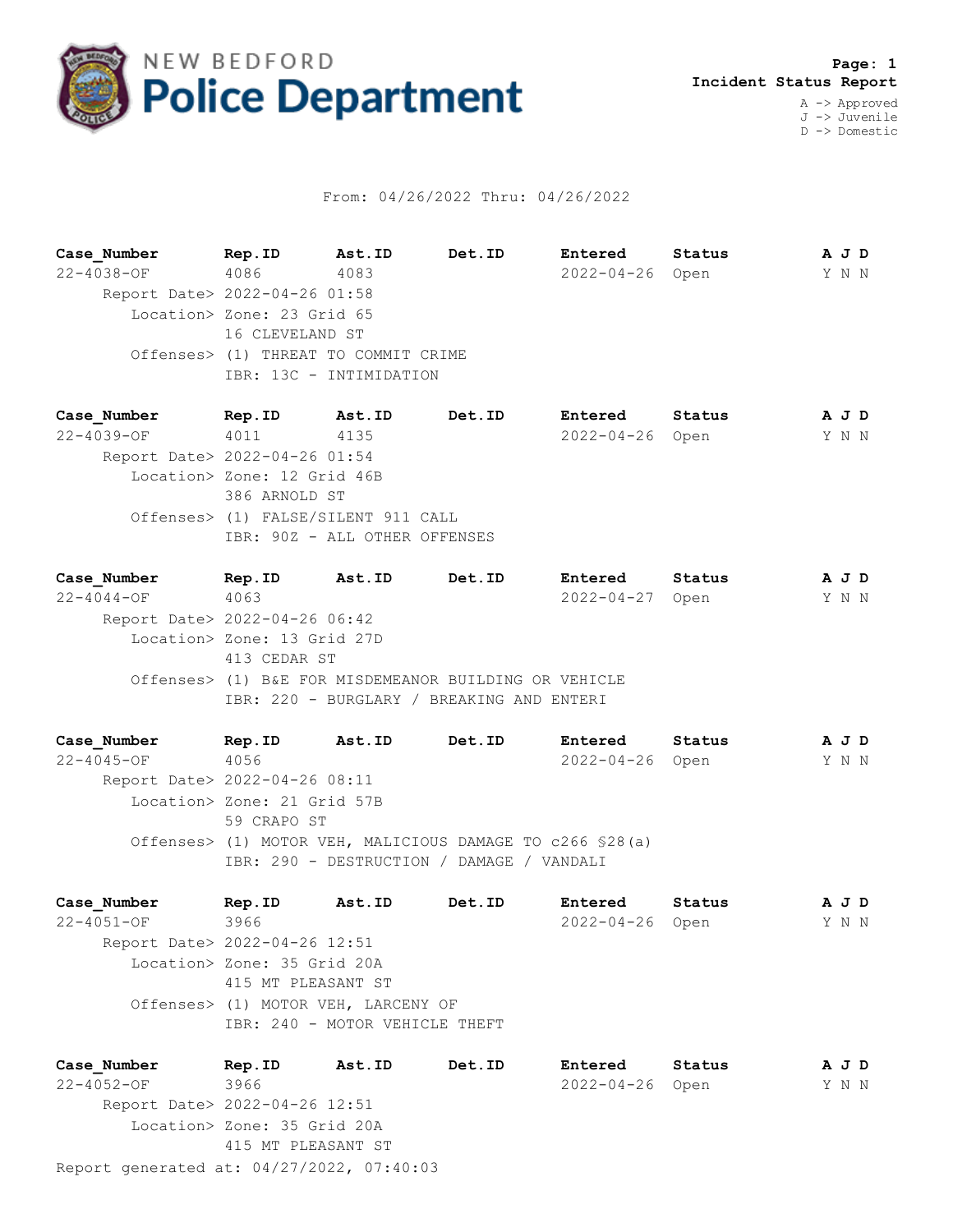

D -> Domestic

 Offenses> (1) MOTOR VEH, LARCENY OF IBR: 240 - MOTOR VEHICLE THEFT

**Case\_Number Rep.ID Ast.ID Det.ID Entered Status A J D** 22-4053-OF 3966 2022-04-26 Open Y N N Report Date> 2022-04-26 12:51 Location> Zone: 35 Grid 20A 415 MT PLEASANT ST Offenses> (1) MOTOR VEH, LARCENY OF IBR: 240 - MOTOR VEHICLE THEFT

| Case Number                   | Rep.ID                      | Ast.ID                              | Det.ID | Entered               | Status | A J D |  |
|-------------------------------|-----------------------------|-------------------------------------|--------|-----------------------|--------|-------|--|
| $22 - 4054 - OF$              | 3966                        |                                     |        | $2022 - 04 - 26$ Open |        | Y N N |  |
| Report Date> 2022-04-26 12:51 |                             |                                     |        |                       |        |       |  |
|                               | Location> Zone: 35 Grid 20A |                                     |        |                       |        |       |  |
|                               | 415 MT PLEASANT ST          |                                     |        |                       |        |       |  |
|                               |                             | Offenses> (1) MOTOR VEH, LARCENY OF |        |                       |        |       |  |
|                               |                             | IBR: 240 - MOTOR VEHICLE THEFT      |        |                       |        |       |  |
|                               |                             |                                     |        |                       |        |       |  |

| Case Number                   | Rep.ID                      | Ast.ID                    | Det.ID | Entered         | Status |  | A J D |
|-------------------------------|-----------------------------|---------------------------|--------|-----------------|--------|--|-------|
| $22 - 4056 - OF$              | 3926                        |                           |        | 2022-04-26 Open |        |  | Y N N |
| Report Date> 2022-04-26 13:23 |                             |                           |        |                 |        |  |       |
|                               | Location> Zone: 35 Grid 31A |                           |        |                 |        |  |       |
|                               | 863 HATHAWAY RD             |                           |        |                 |        |  |       |
| Offenses> (1) A&B             |                             |                           |        |                 |        |  |       |
|                               |                             | IBR: 13B - SIMPLE ASSAULT |        |                 |        |  |       |
|                               |                             |                           |        |                 |        |  |       |

**Case\_Number Rep.ID Ast.ID Det.ID Entered Status A J D** 22-4057-OF 4056 2022-04-26 Open Y N N Report Date> 2022-04-26 13:41 Location> Zone: 22 Grid 62 345 BOLTON ST Offenses> (1) REGISTRATION SUSPENDED/REVOKED IBR: 90Z - ALL OTHER OFFENSES (2) UNINSURED MOTOR VEHICLE IBR: 99 - TRAFFIC, TOWN BY-LAW OFFENSES (3) INSPECTION/STICKER, NO IBR: 99 - TRAFFIC, TOWN BY-LAW OFFENSES

**Case\_Number Rep.ID Ast.ID Det.ID Entered Status A J D** 22-4064-OF 3857 2022-04-26 Open Y N N Report Date> 2022-04-26 16:21 Location> Zone: 13 Grid 30B 871 ROCKDALE AVE Offenses> (1) DNA DATABASE SAMPLE, REFUSE PROVIDE IBR: 90Z - ALL OTHER OFFENSES

| Case Number      | Rep.ID | Ast.ID | Det.ID | <b>Entered</b>  | Status | A J D |  |
|------------------|--------|--------|--------|-----------------|--------|-------|--|
| $22 - 4065 - OF$ | 5577   |        |        | 2022-04-26 Open |        | N N N |  |